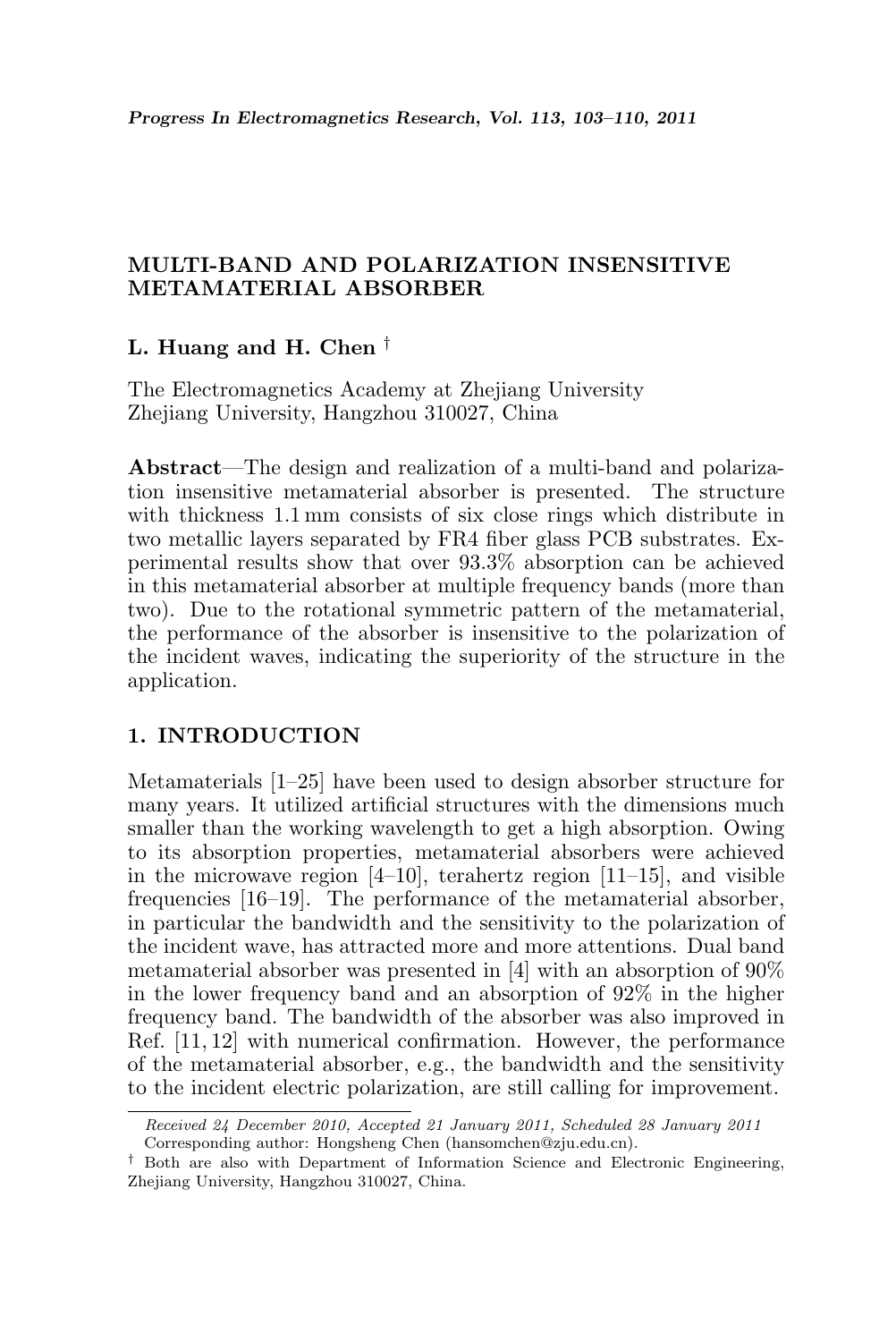In this paper, we proposed a metamaterial absorber design utilizing multilayered metamaterial structures to improve the performance of the absorber. The metamaterial absorber is composed of six close rings distributed in two metallic layers separated by FR4 substrates, with the total thickness of the absorber 1/20 times smaller than the working wavelength. Both numerical simulation and experiment measurements are carried out, showing that the proposed structure yields over 93.3% absorption at three frequency bands. The performance is also independent of the polarization of the incidence waves.

## 2. METHODS AND ABSORBER DESIGN

From the absorption formula  $A(\omega) = 1 - T(\omega) - R(\omega)$ , where the frequency dependent parameters,  $A(\omega)$ ,  $T(\omega)$  and  $R(\omega)$ , denote the absorption, the transmission and the reflection, respectively, we can see that, if we want to get the perfect absorption, i.e.,  $A(\omega) = 1$ , we should make both  $T(\omega)$  and  $R(\omega)$  equal to 0. However, it is much difficult to get the two parameters to be 0 simultaneously. To simplify the design, here we adopt a ground plane which filled with copper to make sure that the transmission is 0 during the whole simulation and experiment measurement. Therefore, we only need to minimize the reflection in the absorber design.

Based on the considerations upwards, we proposed a multilayered metamaterial absorber shown in Fig. 1. The structure consists of three different copper layers and two dielectric layers, as shown in Fig. 1(b). The periodicity of the unit cell is  $9.0 \text{ mm} \times 9.0 \text{ mm}$  in the xy plane. On the top and the center copper layer, there are three square copper rings with width 0.2 mm. The dimensions of the square rings in the top layer are 8.0 mm, 5.6 mm and 3.4 mm, respectively, the dimensions of the square rings in the center layer are 7.0 mm, 5.0 mm and 2.4 mm, respectively. The bottom layer is filled with copper. The copper layers are printed on the dielectric layers, which are FR4 fiber glass PCB substrate with thickness 0.5 mm, respectively. All the copper layers have the thickness 0.035 mm. The thickness of the whole structure is around 1.1 mm.

#### 3. SIMULATION AND EXPERIMENTAL RESULTS

Figure 2(a) shows the setup of the experiment. Two horn antennas are used as transmitter and receiver. The test sample has a dimension of  $180 \text{ mm} \times 180 \text{ mm}$  and includes 200 units. An R&S ZVB network analyzer connecting the transmitter and the receiver horn is used to record the measured S parameters. The experiment measurement is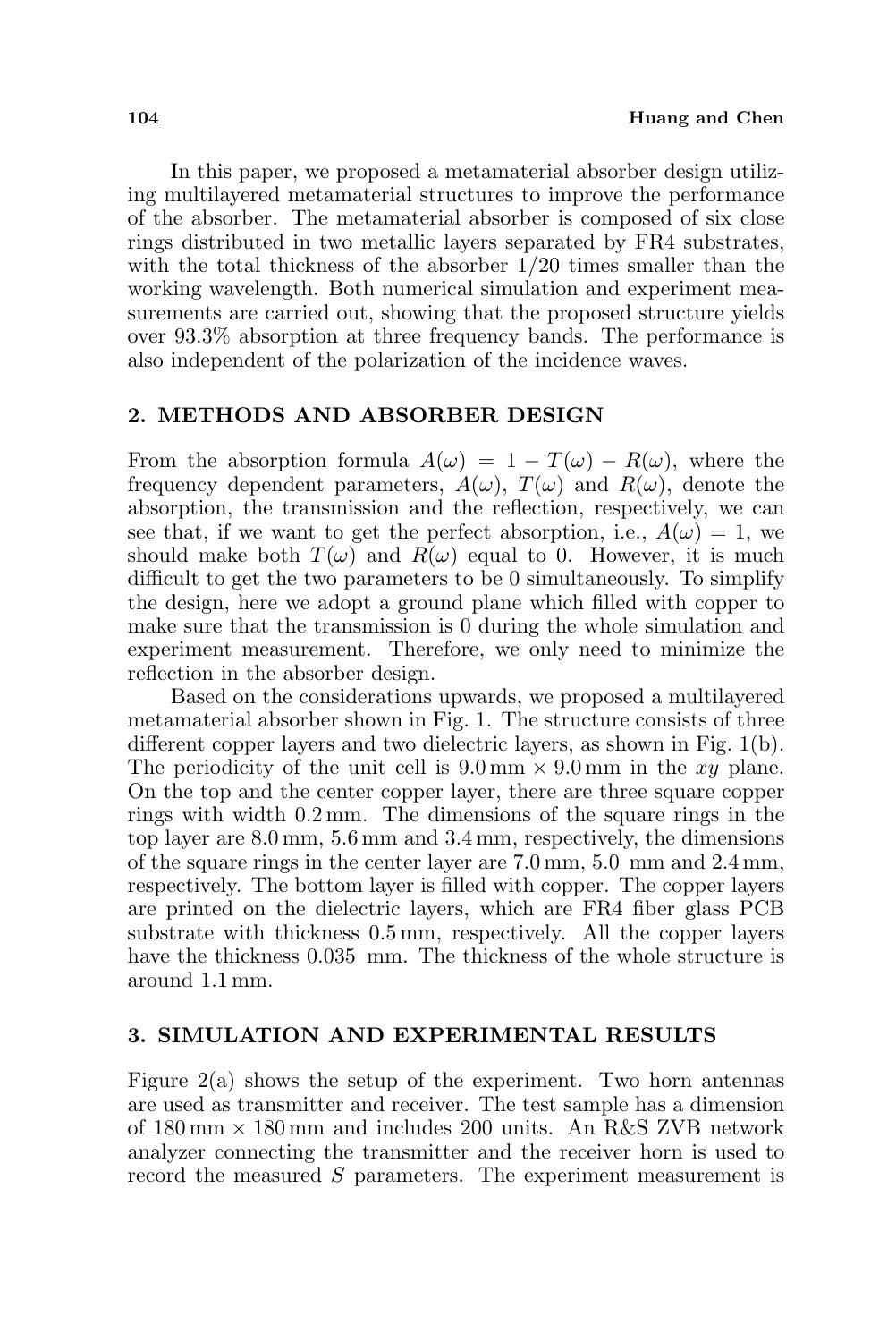



Figure 1. (a) Top view of the proposed structure. (b) A bird view of the unit cell from the top layer to the bottom layer.

Figure 2. (a) The experiment setup, horn 1 is the transmitter and horn 2 is the receiver. (b) The parameter  $\theta$  denotes the angle between the bottom side of the sample and  $y$ -axis.

carried out in three steps: Step I: we measured a ground copper plane with the dimension the same as the sample [22], we record  $S_{21}$  and use the result as measurement reference; Step II: we measured the sample of the metamaterial absorber and record the  $S_{21}$  parameters; Step III: we repeat Steps I and II but with different polarization of the incident waves. In this step, suppose  $\theta$  is the angle between the bottom side of the sample and  $y$  axis, as depicted in Fig. 2(b), we change the value of  $\theta$  by rotating the sample around the z axis to study the polarization sensitivity of the metamaterial absorber.

The experimental results for  $\theta = 0^{\circ}$  are shown in Fig. 3, where numerical simulation results carried out from the Microwave CST studio [21] are also shown for comparison. We see that the absorption peaks appear at 4.76 GHz, 8.65 GHz and 13.55 GHz. From the results, we can calculate out the absorbance are 93.3%, 93.6%, 94.9%. The three absorptions are at C, X, and Ku bands, respectively. In other frequency ranges not shown in the figure, the absorptions are close to 0 dB. There is a systematic shift between these values in all three bands for the reason of slightly discrepancy of the thickness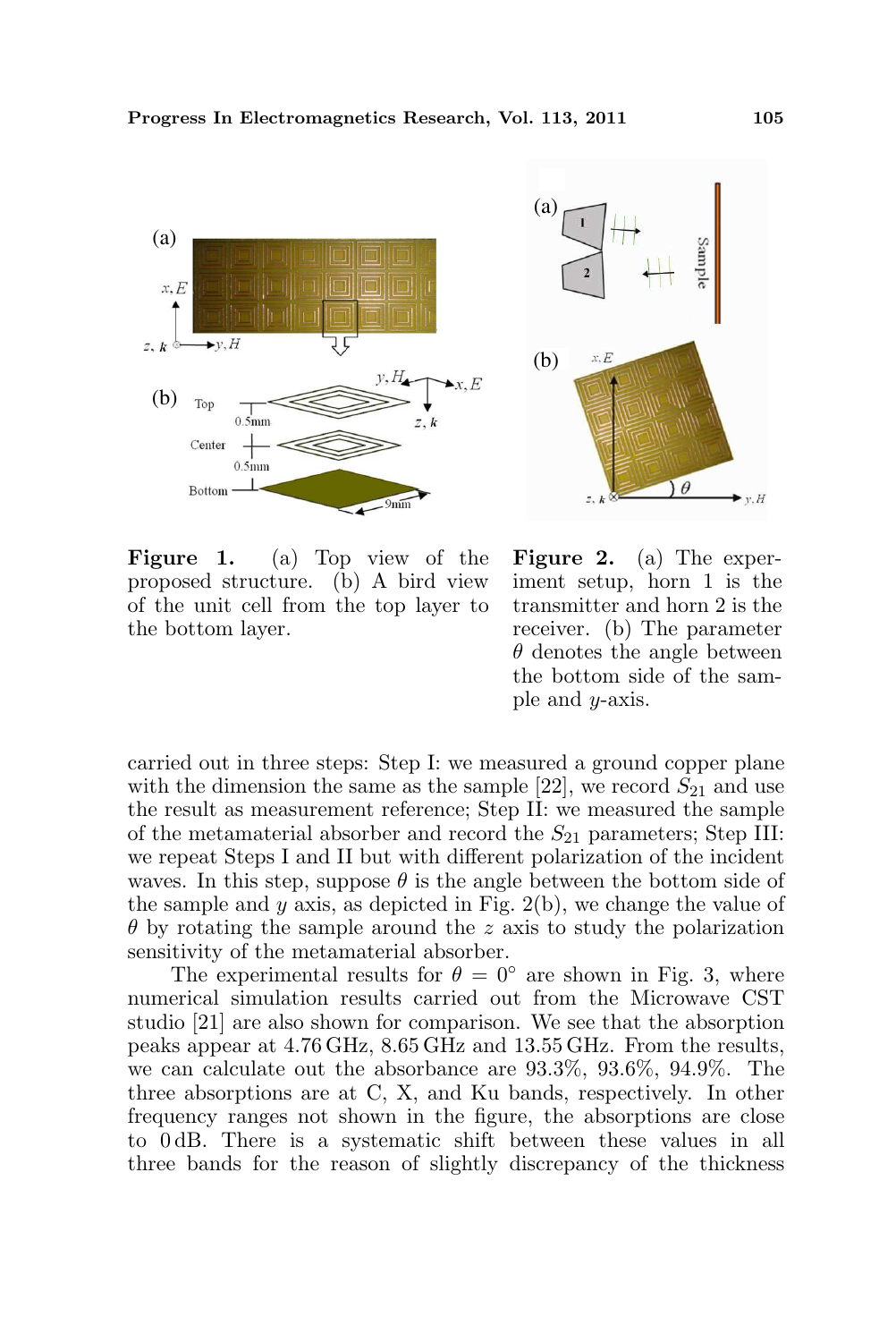106 Huang and Chen



Figure 3. Numerical and experimental measured reflection coefficients of the metamaterial absorber for vertical polarization wave  $(\theta = 0^{\circ})$ .



Figure 4. The real part and the imagine part of the retrieved impedance, Z, from the numerical simulation data. The dashed vertical lines represent the frequencies at which the absorption reaches the maximum in the three frequency bands.

between the simulation and experimental sample. In addition, due to the background noise, the simulation peaks are symmetric while experimental peaks are not, especially for high-frequency band.

Figure 4 shows the retrieved effective impedance of the metamaterial absorber using the retrieval algorithm [20]. We can see that at the three points which displayed nearly perfect absorption, the proposed metamaterial sample exhibits impedance nearly matched to the free space. The impedance matched to free space ensures the reflection of the incident wave at the interface between the free space and the metamaterial to be small. In addition, as there is no transmission  $(S_{21} = 0)$  because of the conducting plane in the bottom layer, the incident wave should be totally absorbed by the metamaterial absorber, indicating that the imaginary part of the refractive index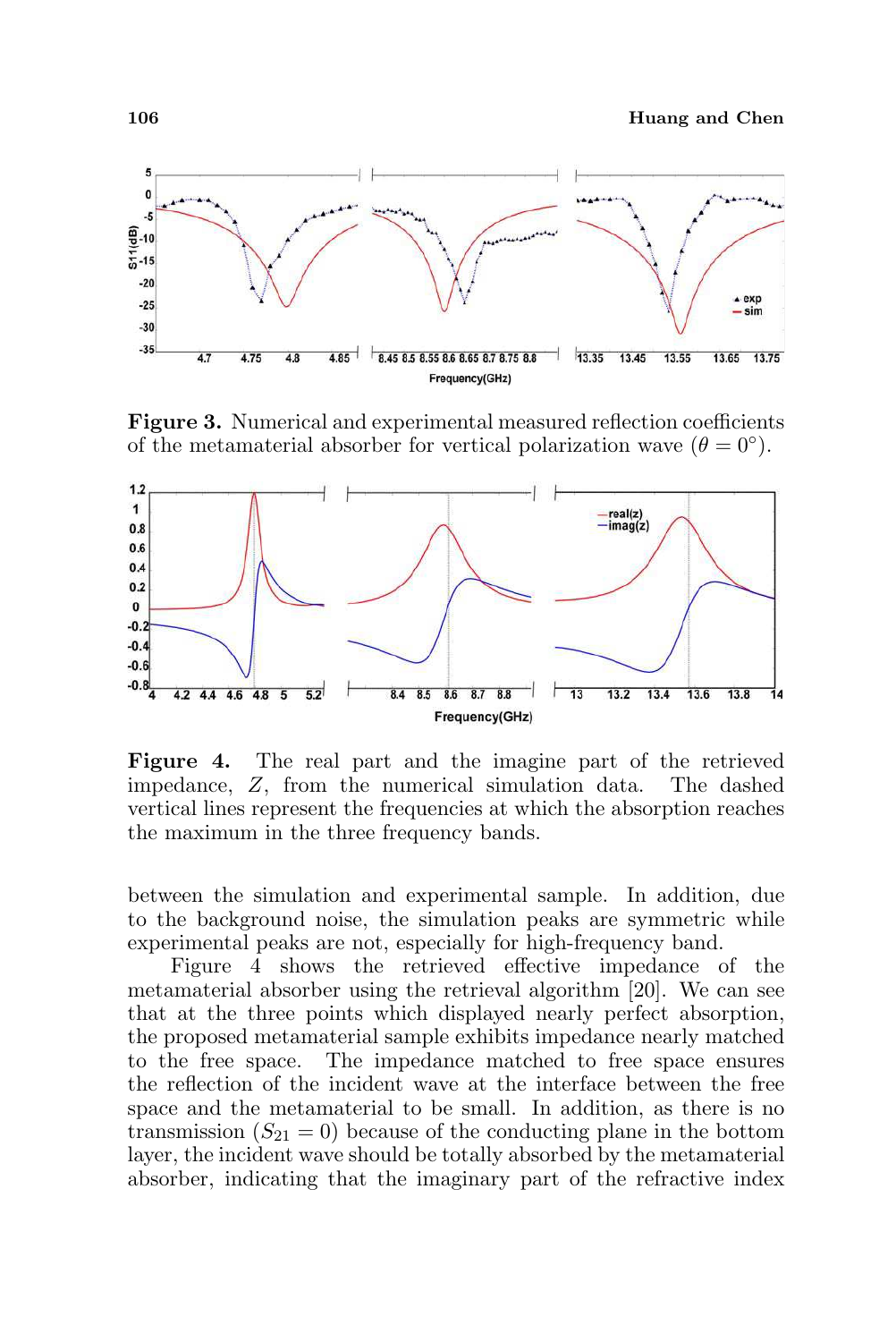

Figure 5. Measured reflection coefficients of the metamaterial absorber for different polarizations of the incident wave.

should be very large. The effective refractive index of the metamaterial absorber cannot be accurately obtained by the retrieval algorithm as  $S_{21}$  is zero for all the frequency bands [20]. But we roughly see it from the relation of the refractive index with the scattering parameters [20], i.e.,  $e^{ink_0d} = S_{21}/(1 - S_{11} \frac{Z-1}{Z+1})$ . We can see that in order to make the right side of the equation to be zero, the imaginary part of the refractive index should be very large. The large imaginary part of the refractive index ensures that the wave significantly attenuates as propagating inside of the sample.

Due to the symmetric pattern of the closed rings, the metamaterial absorber is almost insensitive to the polarizations of the incident wave. Fig. 5 shows the performance of the metamaterial absorber for different polarizations of the incident wave. We can see that, with  $\theta$  change from  $\hat{0}^{\circ}$  to 40° (the measurement for  $\theta$  from 50° to 90° is same to that from  $0^{\circ}$  to  $40^{\circ}$  due to the rotational symmetric of the closed rings), the absorption frequency only shift 0.8% and the absorptions are all lower than 15 dB, reflecting the insensitiveness of the metamaterial absorber to the wave polarizations.

#### 4. CONCLUSION

In conclusion, we present a metamaterial absorber that works at multiple frequency bands. It is achieved by fabricating six closed rings on a multiple layered dielectric substrate system. Due to the symmetric pattern of the closed rings, the metamaterial absorber is insensitive to the polarizations of the incident wave. The multiple working frequencies and the polarization-insensitive property, indicates the superiority of the structure in the application.

This work was sponsored by the National Natural Science Foundation of China under Grants Nos. 60801005, 60990320, and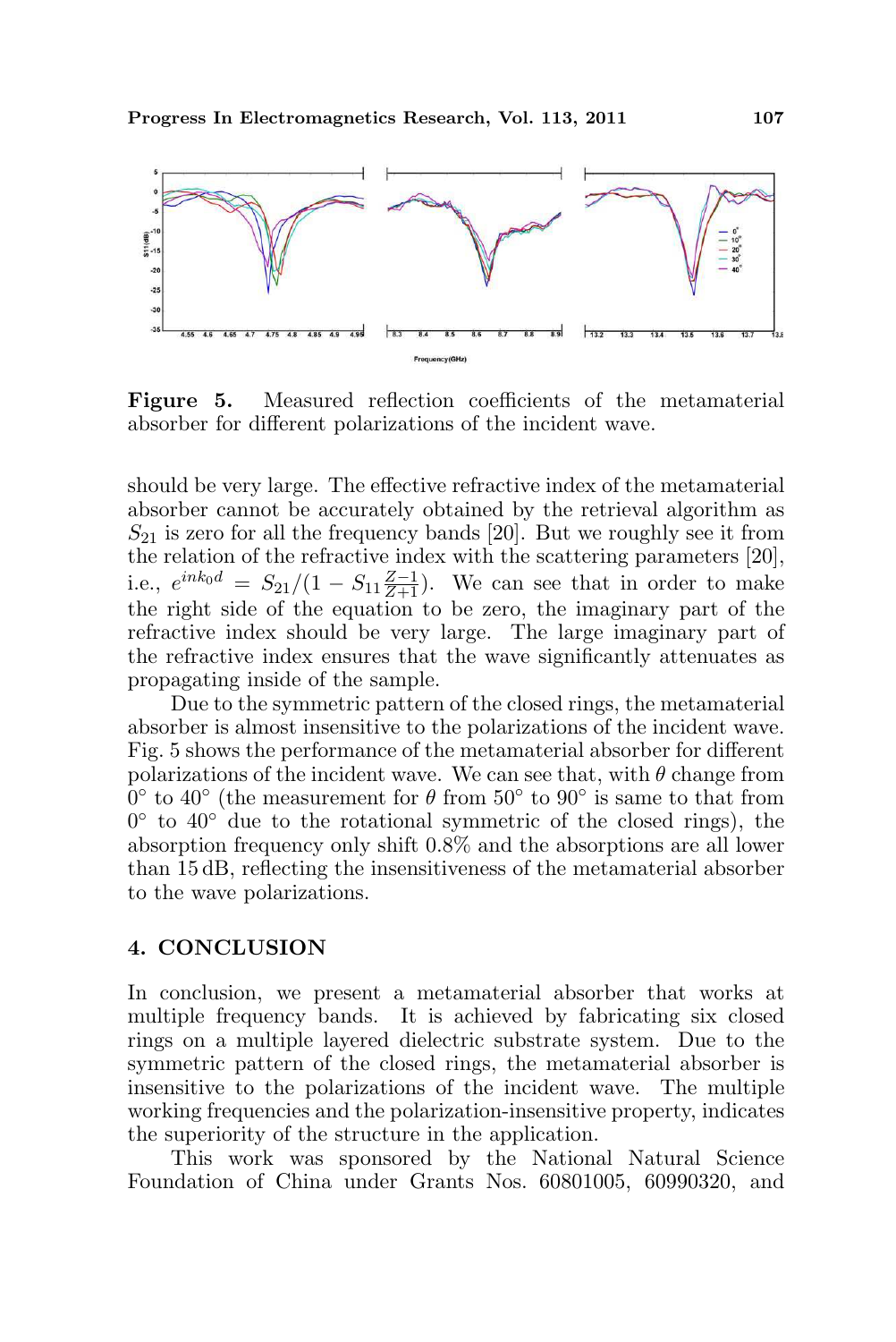60990322, the Foundation for the Author of National Excellent Doctoral Dissertation of PR China under Grant No. 200950, the Zhejiang Provincial Natural Science Foundation under Grant No. R1080320, and the Ph.D. Programs Foundation of MEC under Grant No. 200803351025.

# REFERENCES

- 1. Zhou, H., Z. Pei, S. Qu, S. Zhang, J. Wang, Q. Li, and Z. Xu, "A planar zero-index metamaterial for directive emission," Journal of Electromagnetic Waves and Applications, Vol. 23, No. 7, 953–962, 2009.
- 2. Sabah, C. and S. Uckun, "Multilayer system of lorentz/drude type metamaterials with dielectric slabs and its application to electromagnetic filters," Progress In Electromagnetics Research, Vol. 91, 349–364, 2009.
- 3. Khalilpour, J. and M. Hakkak, "S-shaped ring resonator as anisotropic uniaxial metamaterial used in waveguide tunneling," Journal of Electromagnetic Waves and Applications, Vol. 23, No. 13, 1763–1772, 2009.
- 4. Li, M., H.-L. Yang, X.-W. Hou, Y. Tian, and D.-Y. Hou, "Perfect metamaterial absorber with dual bands," Progress In Electromagnetics Research, Vol. 108, 37–49, 2010.
- 5. Zhu, B., C. Huang, Y. Feng, J. Zhao, and T. Jiang, "Dual band switchable metamaterial electromagnetic absorber," Progress In Electromagnetics Research B, Vol. 24, 121–129, 2010.
- 6. Landy, N. I., S. Sajuyigbe, J. J. Mock, D. R. Smith, and W. J. Padilla, "Perfect metamaterial absorber," Phys. Rev. Lett., Vol. 100, 2074021–2074024, 2008.
- 7. Zhu, B., Z. Wang, Y. Z. Zhong, Z. Qi, J. Zhao, Y. J. Feng, and T. Jiang, "Planar metamaterial microwave absorber for all wave polarizations," Chin. Phys. Lett., Vol. 26, No. 11, 114102, 2009.
- 8. Zhu, B., Z. Wang, C. Huang, Y. J. Feng, J. Zhao, and T. Jiang, "Polarization insensitive metamaterial absorber with wide incident angle," Progress In Electromagnetics Research, Vol. 101, 231–239, 2010.
- 9. Cheng, Q., T. J. Cui, W. X. Jiang, and B. G. Cai, "An omnidirectional electromagnetic absorber made of metamaterials," New J. Phys., Vol. 12, 063006, 2010.
- 10. Huang, R. F., Z. W. Li, L. B. Kong, L. Liu, and S. Matitsine, "Analysis and design of an ultra-thin metamaterial absorber," Progress In Electromagnetics Research B, Vol. 14, 407–429, 2009.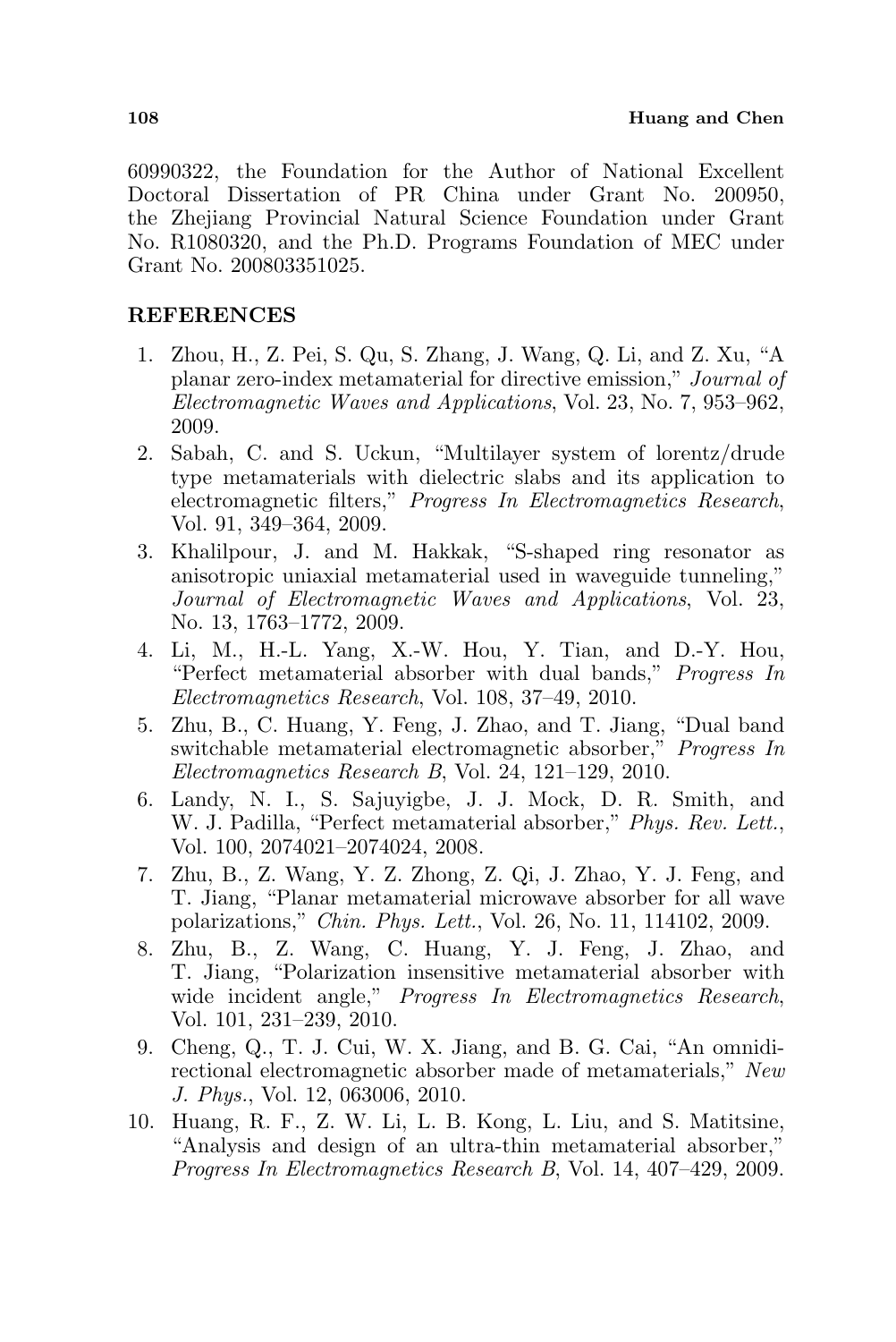- 11. Gu, C., S. Qu, Z. Pei, H. Zhou, and J. Wang, "A wide-band, polarization-insensitive and wide-angle terahertz metamaterial absorber," Progress In Electromagnetics Research Letters, Vol. 17, 171–179, 2010.
- 12. Ye, Y., Y. Jin, and S. He, "Omni-directional, broadband and polarization-sensitive thin absorber in the terahertz regime," Journal of the Optical Society of America B, Vol. 27, No. 3, 498– 504, 2010.
- 13. Wen, Q. Y., H. W. Zhang, Y. S. Xie, Q. H. Yang, and Y. L. Liu, "Dual band terahertz metamaterial absorber: Design, fabrication, and characterization," Appl. Phy. Lett., Vol. 95, 241111, 2009.
- 14. Tao, H., N. I. Landy, C. M. Bingham, X. Zhang, R. D. Averitt, and W. J. Padilla, "A metamaterial absorber for the terahertz regime: Design, fabrication, and characterization," Opt. Express, Vol. 16, 7181, 2008.
- 15. Avitzour, Y., Y. A. Urzhumov, and G. Shvets, "Wideangle infrared absorber based on a negative-index plasmonic metamaterial," Phys. Rev. B, Vol. 79, 045131, 2009.
- 16. Liu, X. L., S. Tatiana, A. F. Starr, and W. J. Padilla, "Infrared spatial and frequency selective metamaterial with near-unity absorbance," Phys. Rev. Lett., Vol. 104, 207403, 2010.
- 17. Hu, C. G. and X. G. Luo, "Mixed plasmons coupling for expanding the bandwidth of near-perfect absorption at visible frequencies," Opt. Express, Vol. 17, 19, 2009.
- 18. Diem, M., T. Koschny, and C. M. Soukoulis, "Wide-angle perfect absorber/thermal emitter in the terahertz regime," Phys. Rev. B, Vol. 79, 033101, 2009.
- 19. Narimanov, E. E. and A. V. Kildishev, "Optical black hole: Broadband omnidirectional light absorber," Appl. Phy. Lett., Vol. 95, 041106, 2009.
- 20. Chen, X. D., T. M. Grzegorczyk, B.-I. Wu, J. Pacheco, Jr., and J. A. Kong, "Robust method to retrieve the constitutive effective parameters of metamaterials," Phys. Rev. E, Vol. 70, 016608, 2004.
- 21. Microwave Studio (MWS) is a registered trademark of CST GmbH, Darmstadt, Germany.
- 22. Zhou, J. F., T. Koschny, L. Zhang, G. Tuttle, and C. M. Soukoulis, "Experimental demonstration of negative index of refraction," Appl. Phy. Lett., Vol. 88, 221103, 2006.
- 23. Khalilpour, J. and M. Hakkak, "S-shaped ring resonator as anisotropic uniaxial metamaterial used in waveguide tunneling,"